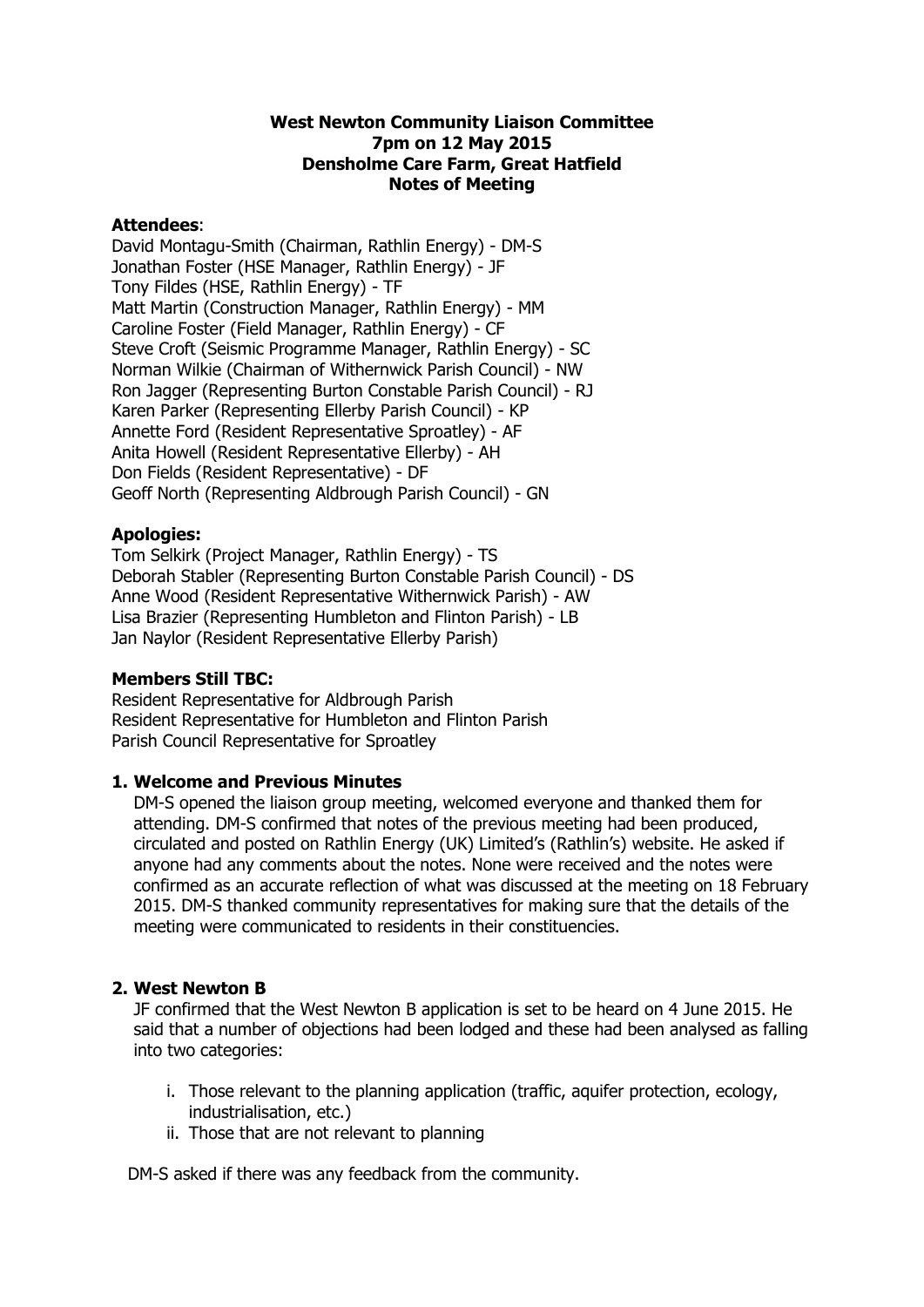KP said there was no feedback from the Parish Council as such although local anti-fracking groups are still active in the area. She said that the issues surrounding seismic testing had quietened down now. She explained that some residents are still not happy with the plans, but that this could be expected. KP said that people still have stickers on their bins, and when the operations resume, the protesting will likely start again.

DM-S reminded the liaison committee that the anti-fracking protestors are demonstrating at sites where no high volume hydraulic fracturing (HVHF) within the Bowland Shale is taking place. He reminded members that West Newton B, should it be approved, stops 1,000m above the Bowland Shale – underlining the company's commitment to not undertaking HVHF.

AF said this had been brought up at the Parish Council particularly regarding traffic and the pedestrian crossing seeming to have "hit a brick wall". She said there was also concern about the possibility of Rathlin selling out to another company in the future which would then decide to 'frack'.

DM-S said that Rathlin had confirmed to local MP, Graham Stuart, that the company is happy to meet with him and East Riding of Yorkshire Council to look at options for a crossing for Sproatley following the traffic study that the company had prepared. He confirmed that Mr Stuart has also taken a keen interest in the matter.

DM-S also confirmed again that Rathlin has no plans to sell its licence.

AF said that although Rathlin says this, it doesn't cover what other companies may do in the future if the organisation does decide to sell its licence.

DM-S reiterated that Rathlin has no plans to sell its licence.

JF said that Rathlin is targeting the Permian formation and that no one else could drill in the area due to the licence. He said that the operation would be conducted safely and responsibly. He said that Rathlin's aim is to explore and produce in a way that would be largely unnoticeable to the vast majority of people.

AH said she had been to all of the residents' meetings and although she felt that Rathlin could do the job well, there was a risk something might go wrong. She felt there was political pressure for it to go ahead. The government and industry want it, but residents don't. She said that Rathlin, the industry and government were on one side of the fence and they [residents] were on the other. She said they had confidence in Rathlin, but in 15 years' time it may not be Rathlin and the new company may have different interests.

DM-S said that Rathlin would never do anything that wasn't legally consented. Rathlin couldn't address the wider issues, but could only try and be a good neighbour and not inconvenience local residents. He said that the drilling phase of the last two wells went virtually unnoticed and the company would like to be even less visible if West Newton B is approved.

RJ said it was quiet now but the peace ends when it rains and the lorries come to take the water away. CF explained how the separator and ditches worked and what was being done to reduce the need for tankering water away.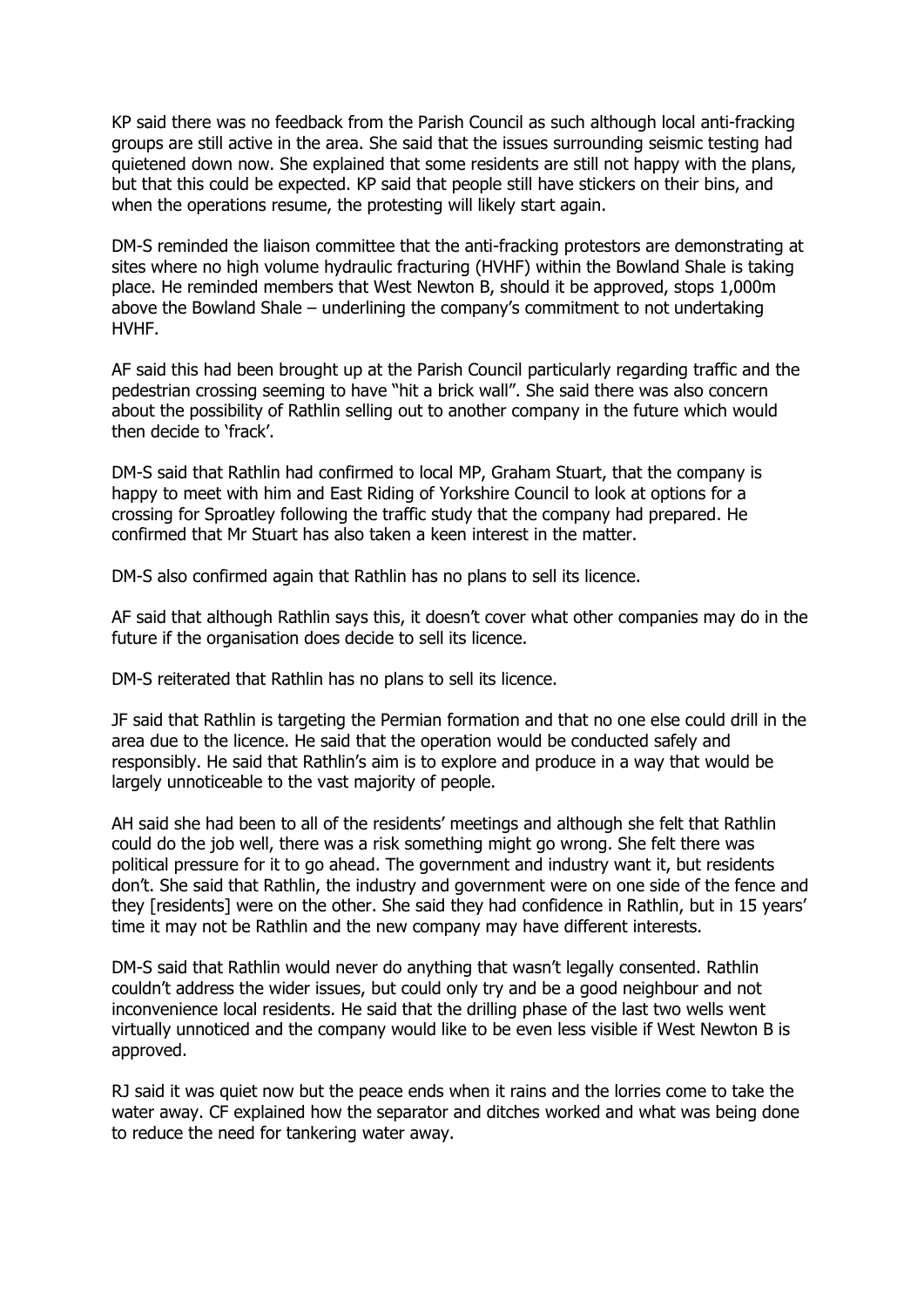JF explained the interceptor and permitting for water disposal. He said that Rathlin had gone back to the Environment Agency with a new permit application to discharge (clean) rainwater which would avoid the need for tankers to take the water away.

RJ said the activity had moved to the other end of the woods and traffic was coming from the other direction so it was not a problem at the moment. He acknowledged that Rathlin did its best to be helpful and said that the local residents could have another operator in the area that didn't care as much as Rathlin does.

DM-S said that the whole point of the community liaison group was to talk. Rathlin has nothing to hide. However, despite assurances on HVHF within the Bowland Shale, the company was still attracting hostile opposition which was making it much more difficult to engage in meaningful discussions with local people. Rathlin didn't want protestors and extremists causing problems for local people and was doing its best to manage the challenges they present. Almost all of the disruption experienced was caused by protestors moving in and the police having to deal with them.

RJ said that as this well was not as deep, he thought the drilling would be even less noticeable. JF confirmed that this would be the case.

RJ asked about the West Newton A site. DM-S said this remains is in a temporarily suspended state, that it is safe and is being monitored regularly.

RJ said Rathlin told him they weren't going to 'frack' and they hadn't. DM-S said that Rathlin had to be transparent at all times. He explained that all plans and permits clearly state what the company is allowed to do.

DF said he felt Rathlin had learned a lot of lessons from WNA and changes had been made, however, he still felt that protestors would turn up. He also said that he felt that traffic through Sproatley is the biggest issue. He said that Rathlin would need to liaise with the police to get the convoy through in smaller groups. MM said that he would explain traffic movements later on in the meeting.

JF said that the company will comply with its traffic management plan, but that if there was protestor disruption of any kind Rathlin would take instructions from Humberside Police. It was acknowledged that this would be problematic for both Rathlin and the community – something that all were keen to avoid.

DF said the protestors were coming out with information which was just not true. He felt it was better to work with the company, not against it. He had asked for a no 'fracking' commitment in the planning process, along with a berm and planting around the site and he had got most of what he asked for.

AF asked if Rathlin could offer any reassurance that fewer protestors would turn up if West Newton B was successful. She said that one of the residents' biggest fears was strangers in the village - they fear that Sproatley will be the channel and target for protestors.

DM-S said Rathlin was already talking to the police about managing protestors but at the moment there was no planning permission in place. He said that Rathlin had a legal right to go about its business. He explained that Crawberry Hill had become the focus for certain sections of the anti-fracking fraternity but other sites, where hydraulic fracturing is actually planned, now had a higher profile than a year ago and were now generating interest.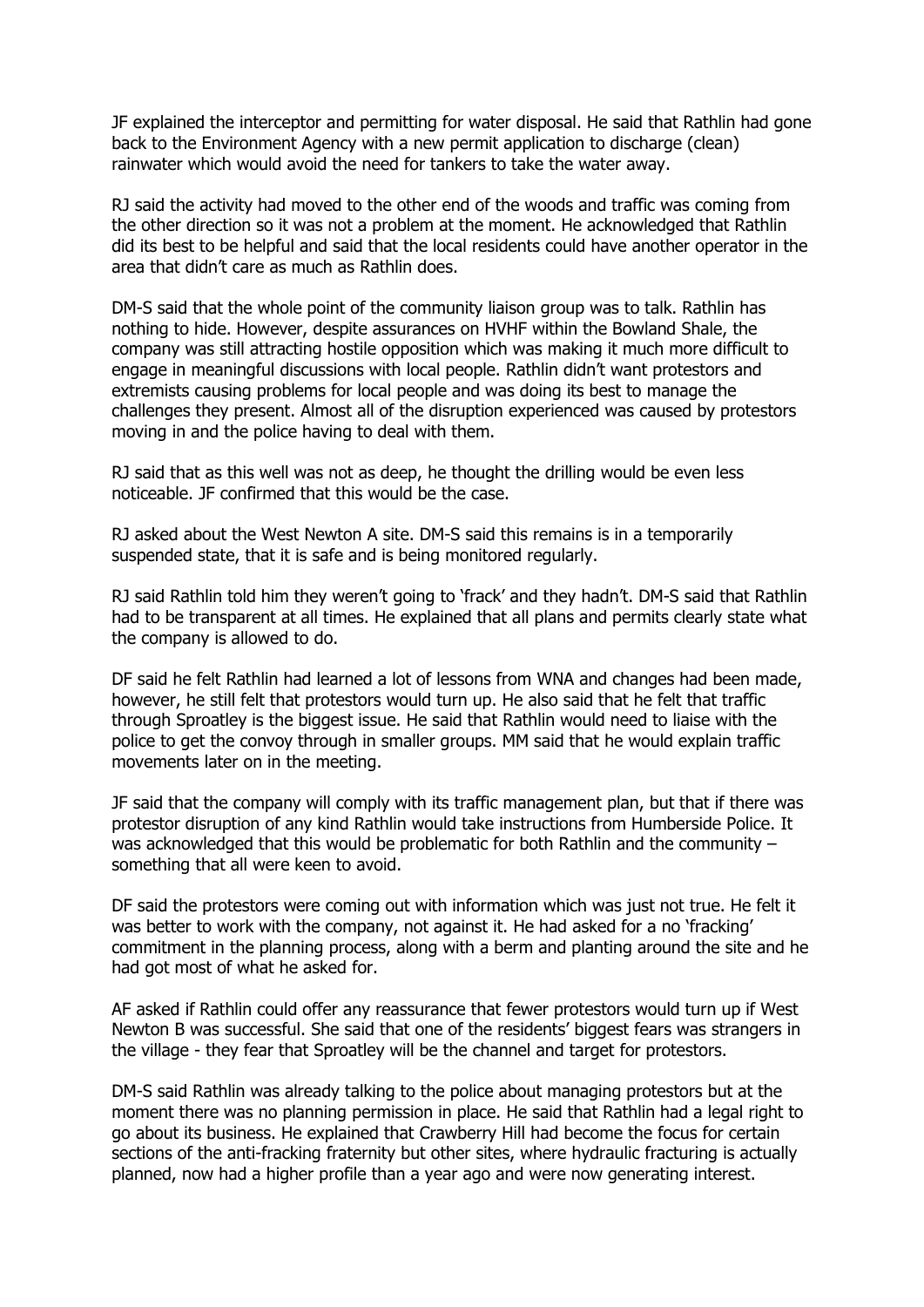AF said she was more concerned about the rights of residents and was worried about strangers in the village. CF pointed out that it may be worth AF talking to Humberside Police about her concerns.

AF said she would wait until the application was approved and then it would be good for Simon Taylor to come into the school. DM-S confirmed that this would happen.

GN asked if a Section 106 would be put in place. He said the windfarm did it as one of their first actions. JF said it was a bit too early at the moment but it was something that could be asked for if Rathlin's operations became permanent in the future.

DM-S explained that Rathlin was still at the exploration stage and that it was entirely possible that nothing would be found. He said that Rathlin has PEDL 183 for five years and has an obligation to explore and test. He explained that after five years, Rathlin would have to relinquish half of its licence. DM-S said that after a second five years they would have to find something commercial or all of the licence would go back to the government.

He said that if anything was discovered, Rathlin would then need to apply for a production licence and this would require a full planning application, an Environmental Impact Assessment and an application for a pipeline, etc. He explained that at that stage Rathlin would have to demonstrate more formally, and in practice, how the company will become a fully integrated part of the local community. He said that if there was a commercial discovery in the next year, the plan would be to develop the project and the community involvement would increase. He said that DECC are the gatekeepers of all information relating to exploration and production.

JF pointed out that only commercially sensitive information will remain private. Everything else is available to regulators to inspect or take away and it is all public domain information.

MM then gave a presentation covering the following areas:

Planning Update:

- 4 June 2015 committee
- Pre-construction
- Mobilisation and compound
- Highway access
- Wellsite access track construction
- Wellsite construction
- Vehicle movements and traffic management plan

Pre-construction Operations:

- Geotechnical evaluations
- Archaeological trial pits/watching brief

JF pointed out that Rathlin had held back the application following an enquiry about the archaeological analysis on West Newton B. He explained that Humber Archaeology had asked for a full evaluation/geophysical evaluation of the proposed site. He confirmed that it is likely to be determined that a watching brief whilst stripping the fields and trial trenching in areas of increased interest would be required and is now being agreed with Humber Archaeology.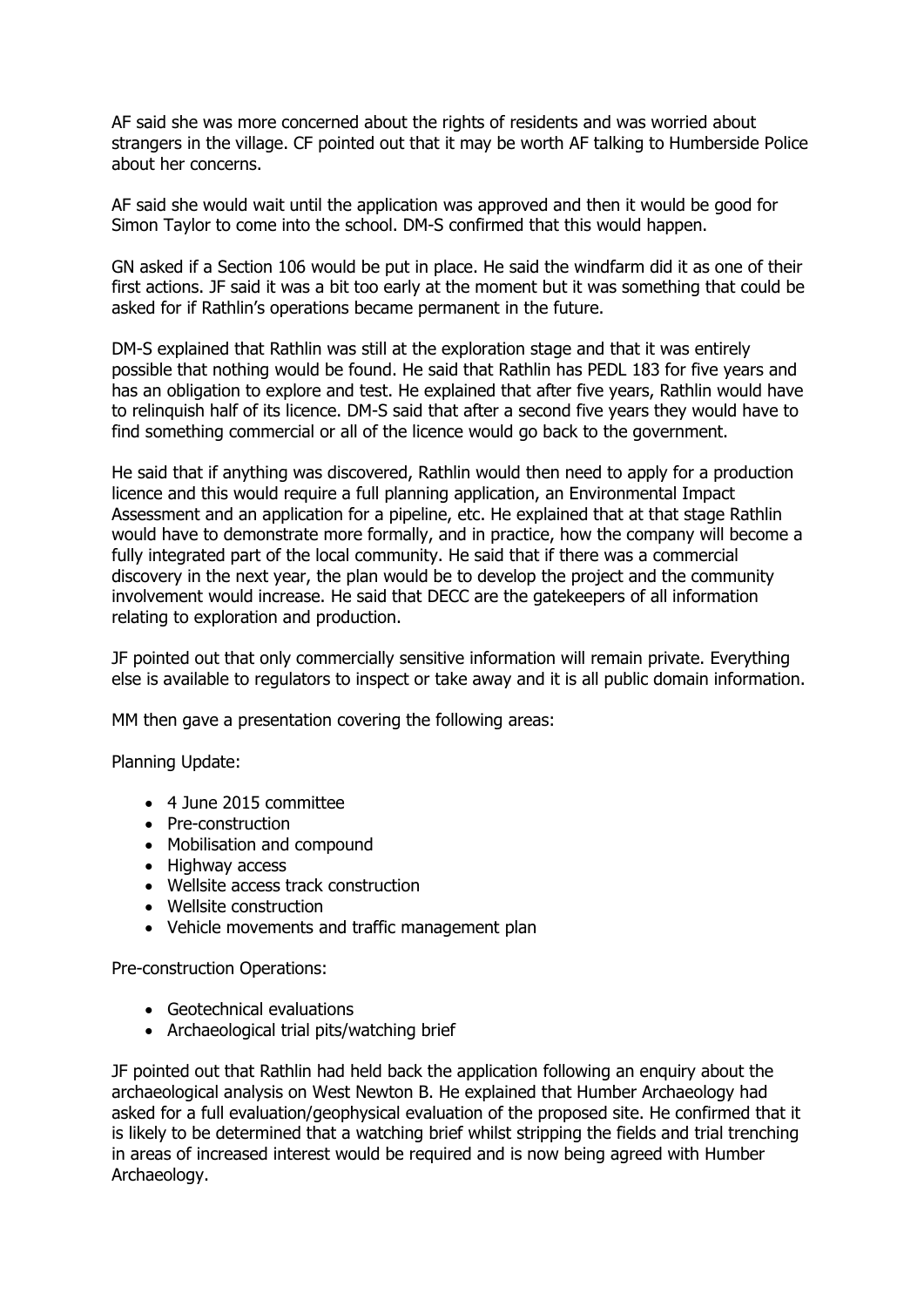He said that it was agreed that it would be better to expose the soils as part of the construction process with a watching brief rather than strip and replace and then strip again as part of the construction. He said that the application was delayed pending the geophysical study.

Mobilisation:

• Build site compound

Highway access locations:

- Diagram of Pasture Lane and Crook Lane
- Access built to Highways' specification

Access track construction:

- 4m wide access track, increasing to 7m wide at passing point locations
- 6-8 weeks to construct (dependent upon archaeological findings and weather impact)
- Strip topsoil's to form bunds
- Geotextile matting with aggregate on top
- Will have road sweepers and wheel washing facilities available during construction

Wellsite construction:

- Working and non-working area
- Topsoil should be stripped to form bund approximately 3m high
- All bunds would be maintained and not left to become overgrown
- The site would be fully fenced
- 5-6 weeks to construct (dependent upon archaeological findings and weather impact)
- Minimum of two water monitoring boreholes to be constructed upon the wellsite

Topsoil strip and bunding works:

- Photos of WNA being built were shown
- Ditches and lining
- Drilling cellar construction

JF pointed out that the cellar construction and site lining was an important part of ensuring well and site integrity

AF queried inspections. She said you would have to get building inspector approval for a house but thought there was no inspection for a well.

JF pointed out that the well has to be built to specification, which will be reviewed by the Health and Safety Executive as part of the Borehole Sites and Operations Regulations and the Environment Agency as part of the environmental permit application.

DM-S said it would jeopardise the whole project if the well was not signed off.

AF asked who monitors and supplies data to the Environment Agency.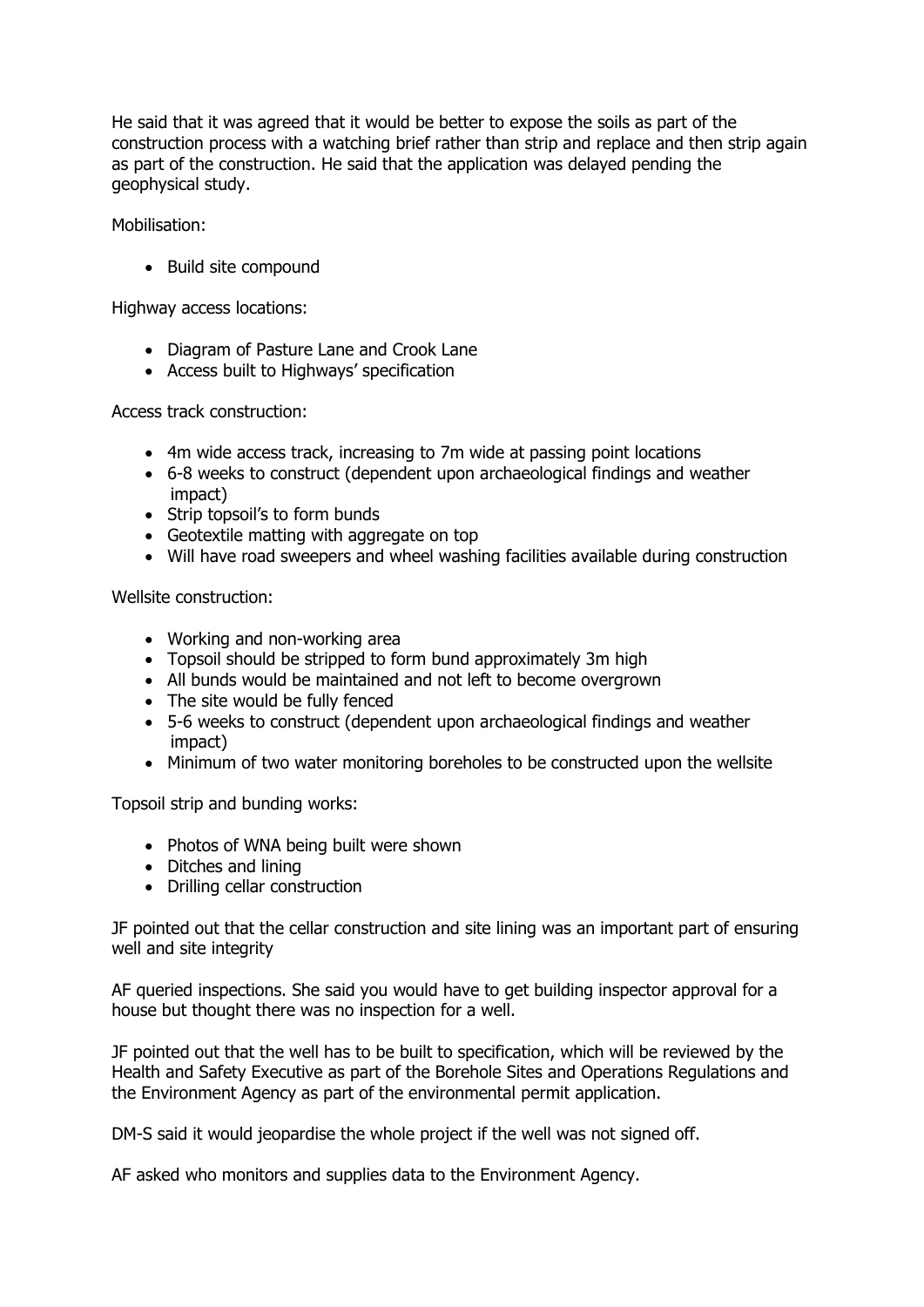JF said Rathlin did. He explained that other people are also drilling into the aquifer. He explained that Rathlin has five sets of casings to protect it. He said that the regulatory set up is based on goal setting and best industry practice. He explained that more than 2,000 wells have been safely drilled onshore in the UK and that out of these 2,000 wells, only one has been reported as having an integrity issue, which was subsequently remediated. JF said that the independent well inspector quality controls work along with the Environment Agency and Health and Safety Executive.

DM-S said all safety operations were based around Rathlin's Safety Management System. He said that he is at the top of this in terms of responsibility and so was responsible for ensuring the integrity of all safety mechanisms.

JF said that when the regulators arrive on the site, they undertake compliance assessments. Each entry is recorded on a Compliance Assessment Report (CAR) form as a 'condition(s) breached', however, this could be for something as simple as a form used by the team on site not being in the Rathlin format.

AF asked where the Hull Daily Mail stories about breaches came from.

DM-S said that the environmental permits had never been needed before and Rathlin was the first company to go through this new process. He explained that, as such, everyone was still feeling their way and that Rathlin was under intense scrutiny. He said that whilst to the outside world it may seem worrying, the reality is that most of the issues raised were actually quite minor. He said that some individuals had taken their interpretation of the breaches to the media who in turn had covered the story. He said that he hoped that Rathlin's message on this issue had been clear and reassuring when responding to enquiries.

CF confirmed that none of the issues raised had any scope for any environmental impact.

DM-S said that the Environment Agency had not raised any objections on the plans for West Newton B.

JF mentioned that Rathlin would be applying for a permit for discharging clean rain water from the site. However, there would be no discharging during operations to avoid any risk of spillage or leakage.

MM then took the community liaison group through the traffic management plan showing the types of vehicles that residents can expect to see, graphs of the proposed vehicle activity and comparisons against current vehicular movements. It is estimated that Rathlin's temporary operations will contribute an extra 1.5-2% increase in overall traffic. Resident representatives said that they thought the numbers would be significantly higher and that they were pleased and relieved that this would not be the case.

Resident representatives pointed out that when the windfarm was being built, that construction vehicles were not allowed to come through certain villages and if they did, they were thrown off site.

MM confirmed that vehicles would only use authorised routes and that they will have a tracking device fitted so their movements would be known.

DM-S said that at Crawberry Hill two lorries broke the rule about one vehicle leaving the site at a time and that they were banned from doing any more work for Rathlin.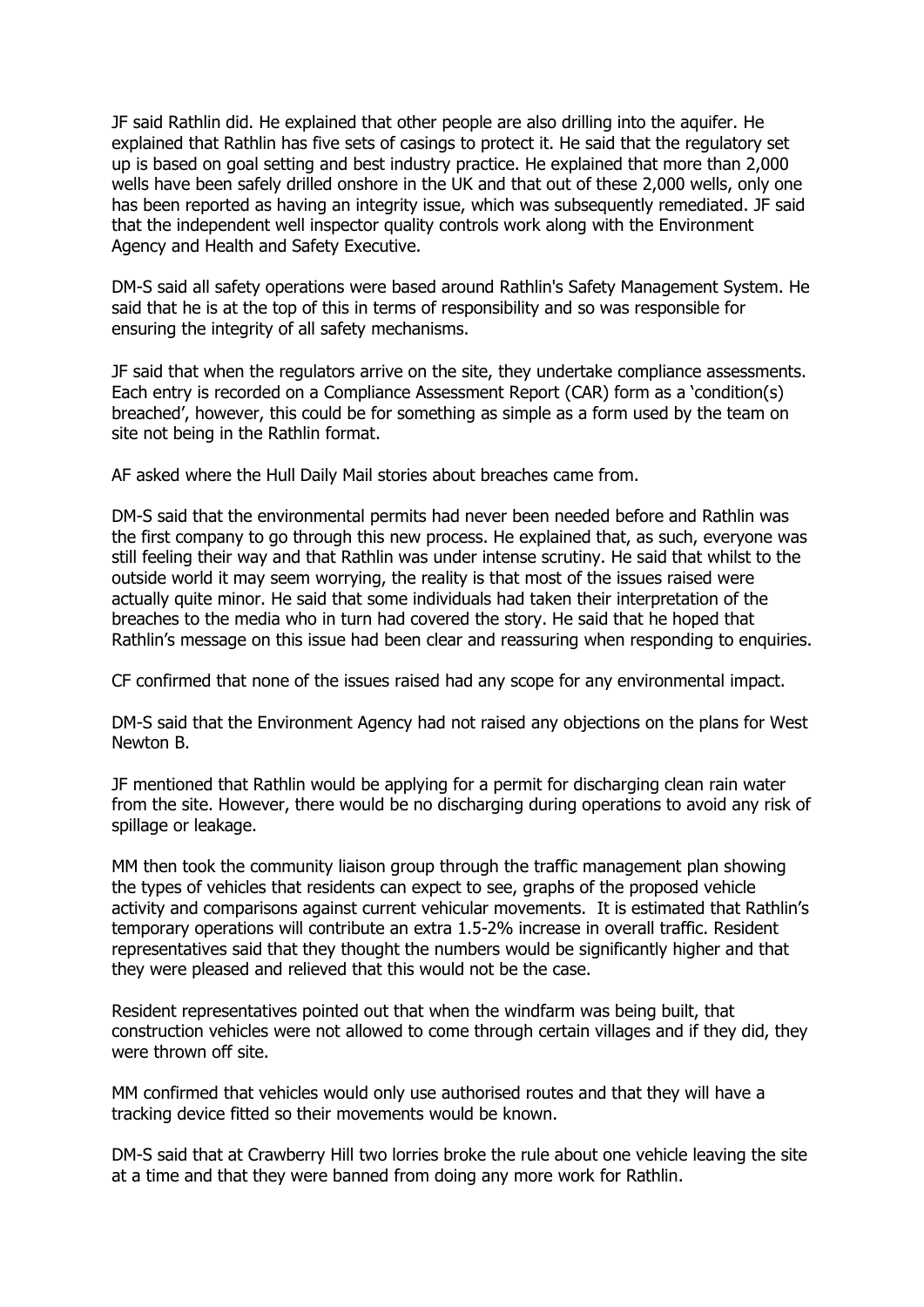AF asked if Rathlin would be able to get a pedestrian crossing in the village for children.

JF said that this had been looked at but the independent engineers agreed with the council regarding the traffic volumes being too low. He said that Rathlin has looked at different crossings and that discussions are taking place with Graham Stuart MP.

DM-S said that Mr Stuart had written to Rathlin asking for the background on the issue and that the company had supplied this. He said that once planning was approved, it may be possible to review the matter.

JF said that for a brief period, the traffic will increase in Sproatley but Rathlin would like to talk to residents about how the company intends to mitigate this. He confirmed that here would be no lorry movements during school hours or when there were events in the village.

JF said that Rathlin had built sites with smaller access roads and would do everything necessary to minimise the impact of its ongoing work. He said the team will also monitor performance to build solid working practices and trust, particularly with new contractors.

DM-S pointed out that Rathlin had tried to be flexible at West Newton A and RJ agreed that this was the case, but wherever the vehicles come from, there would be additional traffic.

JF pointed out that the Aldbrough gas storage project had much higher levels of traffic involved and the vehicles went through Sproatley.

DM-S said that at previous community liaison groups had previously given detailed advanced information about was going to happen, but due to protestors, it would be difficult to give this level of information in the future and he said this was a real regret.

JF said that at Crawberry Hill, the water monitoring results had been shared. Resident representatives asked whether this would be the case with West Newton B. JF said this would be possible. He said that Rathlin would also be monitoring air quality and noise levels and these results could be shared with the group.

#### **3. Any Other Business**

 DM-S asked resident representatives if there was any other business to discuss. No further items were raised.

DM-S summarised by saying that if the planning application was approved, Rathlin would like to meet with the liaison group more frequently to share information and results and to develop a more interactive relationship.

#### **4. Date and Time of the Next Meeting**

DM-S suggested that the next meeting should be held after the West Newton B application had been determined by East Riding of Yorkshire Council on 04 June 2015. He said that if the application was successful, Rathlin would begin to prepare a project delivery timeline. It was agreed that this would be the best and most appropriate time to meet again.

DM-S said that Simon Taylor would contact resident representatives in due course to make any arrangements.